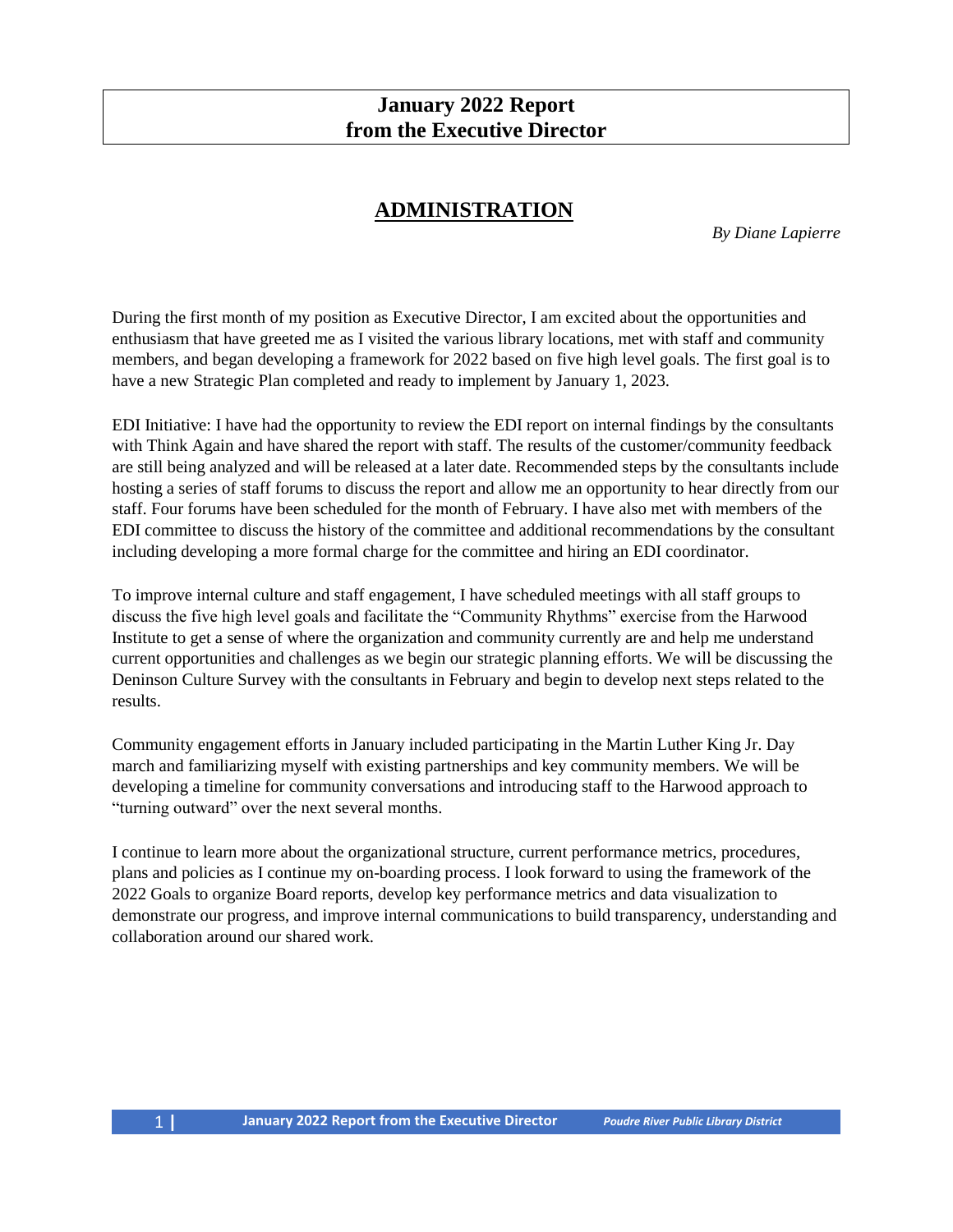## **COMMUNICATIONS**

*By Katie Auman*

#### **January Highlights**

- Collaborated with staff to manage the KN95 / surgical mask distribution process and ensure a quick turnaround of information in light of the rapidly developing situation.
- Prepared materials and communications for Board of Trustees member recruitment, working with the City and County to ensure a smooth and timely process. Created new Board Recruitment package, including news release, website updates, updated forms, poster, and social media assets.
- Participated in the 2022 MLK March with other library staff; produced a social media-based Martin Luther King Jr. Day campaign with a blog post.
- Earned media coverage in January included:
	- o "Library District's Anne Million Honored for Work with Newcomers and English Language Learners," *North Forty News*, [https://northfortynews.com/category/news/library-districts-anne](https://northfortynews.com/category/news/library-districts-anne-million-honored-for-work-with-newcomers-and-english-language-learners-awarded-the-2021-human-relations-award/)[million-honored-for-work-with-newcomers-and-english-language-learners-awarded-the-2021](https://northfortynews.com/category/news/library-districts-anne-million-honored-for-work-with-newcomers-and-english-language-learners-awarded-the-2021-human-relations-award/) [human-relations-award/](https://northfortynews.com/category/news/library-districts-anne-million-honored-for-work-with-newcomers-and-english-language-learners-awarded-the-2021-human-relations-award/)
	- o "Poudre River Library Names New Exec Director" *50 Plus Marketplace News*, <https://www.50plusmarketplacenews.com/>
	- o "These Larimer County libraries are giving away free medical-grade masks," *Coloradoan,* [https://www.coloradoan.com/story/news/2022/01/20/larimer-county-libraries-giving-away-free](https://www.coloradoan.com/story/news/2022/01/20/larimer-county-libraries-giving-away-free-kn-95-surgical-masks/6592624001/)[kn-95-surgical-masks/6592624001/](https://www.coloradoan.com/story/news/2022/01/20/larimer-county-libraries-giving-away-free-kn-95-surgical-masks/6592624001/)
	- o Various news outlets covered the KN95 mask distribution and mentioned the Library District including Colorado Public Radio, KUSA/9News, and KDVR/Fox 31
	- o "Poudre River Public Library District Appoints New Director," *Rocky Mountain Collegian,*  [https://collegian.com/news/2022/01/category-news-poudre-river-public-library-district-appoints](https://collegian.com/news/2022/01/category-news-poudre-river-public-library-district-appoints-new-director/)[new-director/](https://collegian.com/news/2022/01/category-news-poudre-river-public-library-district-appoints-new-director/)
	- o "Live Your Best Life" *The Silver Lining Magazine*

### **Team Member Reports**

#### *Laura Carter, graphic designer:*

- *Innovative / Branding:* Created nine total branded signage panels around Mission, Vision, and Access as part of Old Town Library's refresh and to share with all three Library buildings. Also created eight additional custom sign panels for the new Opto display in the Old Town entrance.
- *Collaborative:* Coordinated with sign vendor to update Council Tree Library shelf sign color palette ink values for 5 different types of material shelf signage to adjust for color shifts.
- *Innovative:* Continued work around SRC for website buttons and other promotional items
- *Curious:* Began UI/UX training course to refresh best practices around website and app wire framing.

#### *Annie Crumpton, digital communications assistant:*

- *Curious:* Completed a social media audit, compiling 1,000+ data points on our social media pages over the last three years to help inform our digital marketing strategy.
- *Innovative:* Created additional social media mini-campaigns: New Year's Resolutions, Top Checkouts in 2021, and a Collection Feature. Produced 60+ social media-specific graphics for the month of January.
	- 2 **| January 2022 Report from the Executive Director** *Poudre River Public Library District*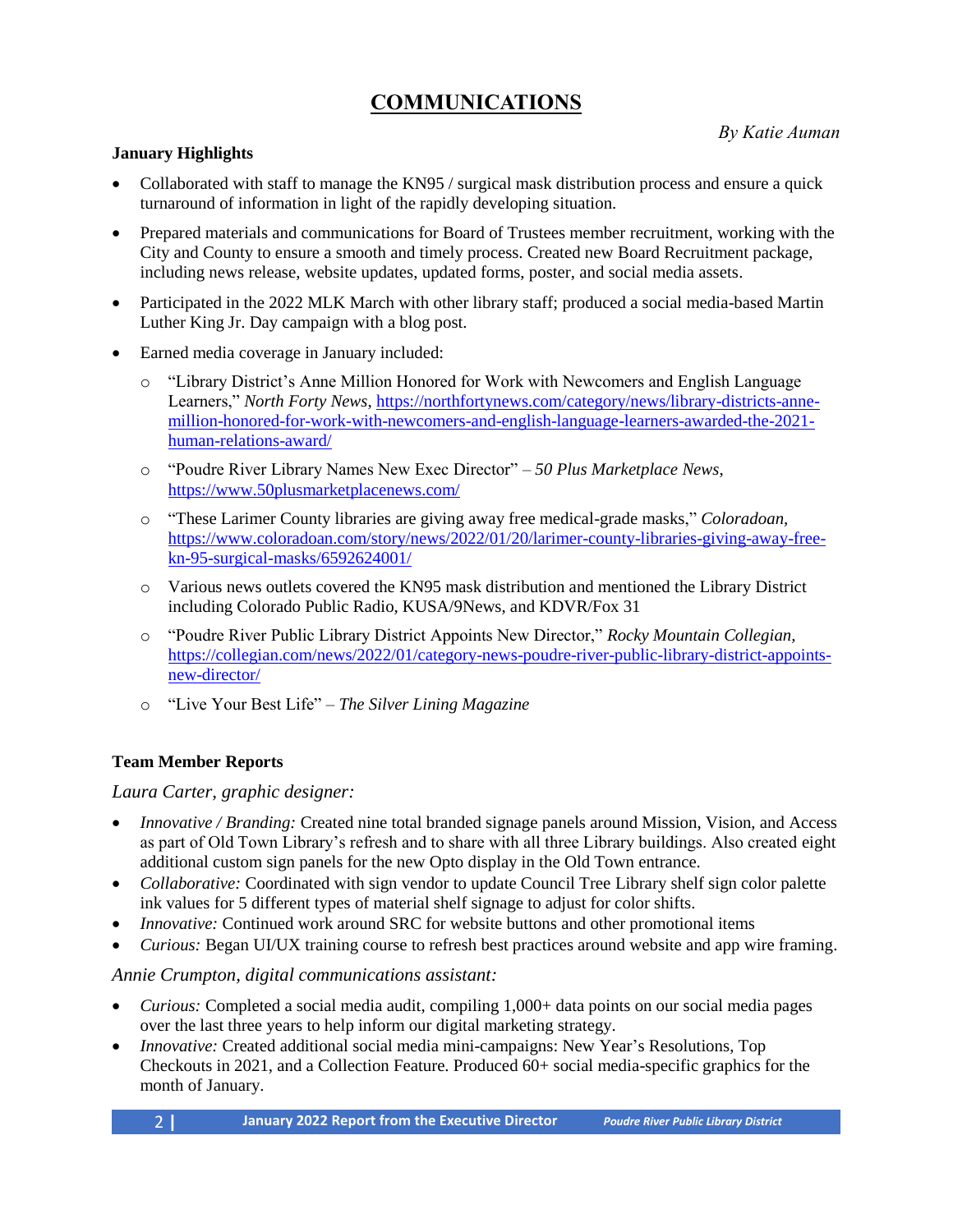- *Innovative:* Created a Winter Bingo video promotion
- *Accountable / Social Media:* Implemented and began using Loomly, a new and more efficient digital media planning platform.
- *Innovative:* Highlighted the Library's Green Team on our River's Mouth Blog and completed infographics related to our recycling.

# **COMMUNITY OUTREACH SERVICES**

*By Irene Romsa*

#### **Outreach to Children & Teens**

Teens

• In collaboration with all Teen Librarians and the LCEWD (Larimer County Economic & Workforce Development) offered a ["Get Ready to Get Hired"](https://www.youtube.com/watch?v=15STRwnwZhU) webinar with participation of 18 teens and 4 parents[. Spanish](https://www.youtube.com/watch?v=TELwUPsTqn8) interpretation was provided. The seminar was recorded and is available at the Library's YouTube channel.

#### Children

- Prepared new content in Spanish and French for Phone-A-Story
- Received an Inclusive Financial Education Programming Kit to support Money Smart and early numeracy programs.

### **Outreach to Adults**

#### Homebound & Older Adults

- Three new homebound participants (for a total of 36 participants)
- In support of Larimer County Office on Aging, advertised (in English and Spanish) their weighted blankets & robotic pets which resulted in referral of six people.

Digital Literacy

• We have been granted \$43,000 from the ARPA (America Rescue Plan Act) funds to create about 20 tech kits (Chromebooks and hotspots)

#### **Other**

#### New Community Outreach Manager

• Leadership and Outreach staff have supported the onboarding process. Internal and external meetings will inform the revised 2022 strategy.

#### Outreach Van

• We were awarded \$52,900 from the ARPA (America Rescue Plan Act) funds for purchase of the van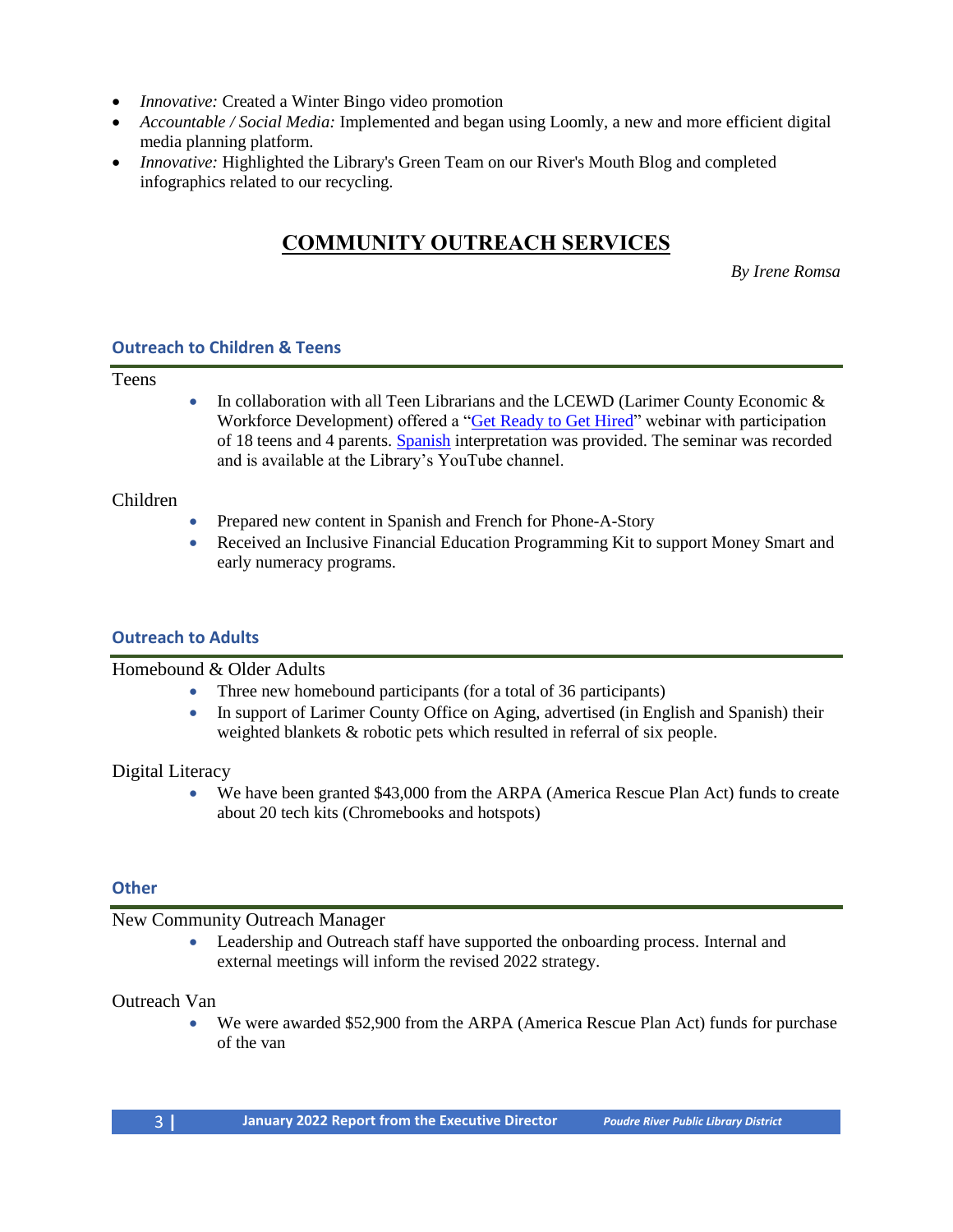Translations into Spanish

- Website's Tax Forms & Resources section:<https://www.poudrelibraries.org/espanol/tax>
- Facebook's media posts

# **COUNCIL TREE LIBRARY**

*By Currie Meyer*



**Interactive art: Winter Weave-Along** Late December through January. In partnership with Elizabeth Morisette, Art Education Coordinator at FCMOD, Children's Services Librarian Amy Holzworth coordinated at CTL, and HL. Visitors of any age could weave, knot, or tie designs with yarn, ribbon and on to specialized hoops made from upcycled materials. Amy hung finished hoops in the community meeting room.

**Launching Rocket Take and Makes kits for children** – Library Assistant Linda Justice coordinated CTL's popular monthly activity/building kit that used a paper straw and rocket template to color and cut out. She also included a few literacy activities. All 500 kits were gone by mid-month!

**Rekindle the Classics book discussion series kick-off, January 18**. Rekindle the Classics, a popular literature classics discussion program, began its fifth year in January. This spring, the program will meet via Zoom, and is coordinated by Library Assistant Erin Walters and me, along with our partners in the CSU Department of English.



#### **Teen Services Librarian Jenny Thurman provided coordination and support for: Teen Council, January 4,**

**Zoom** Jenny and Miranda West hosted the event and led the discussions. Teen Council is spending this winter and spring discussing the structure of the group, tasks required to conduct meetings, plan and implement programs, and manage roles and responsibilities.

**Dungeons & Dragons for Teens January 8, via Zoom. Get Prepped to Get Hired, January 25, via Zoom.** 22 teens and parents attended this program, presented by Larimer County Career Rise staff, coordinated and hosted by Ludy Rueda and Miranda West and Jenny. Simultaneously presented in English and Spanish.

**Teen area refresh planning:** Jenny continued planning for the CTL teen area refresh by contacting contractors, evaluating proposals, coordinating with FRHS and FCHS for teen input opportunities, and tracking spending with Amy Lyons and me.

**Scheduling and staffing challenges in January:** Circulation Supervisor Xochil Arellano and I were challenged by several cases of COVID among staff in January. Along with LA scheduler Drew Gaede, we managed to keep operations to 100% with creative scheduling of existing CTL staff and use of sub staff.

**Completion of fourth quarter classified staff performance reviews:** Xochil and I completed written and conversation-based performance reviews for staff in our departments (13 staff combined) in January.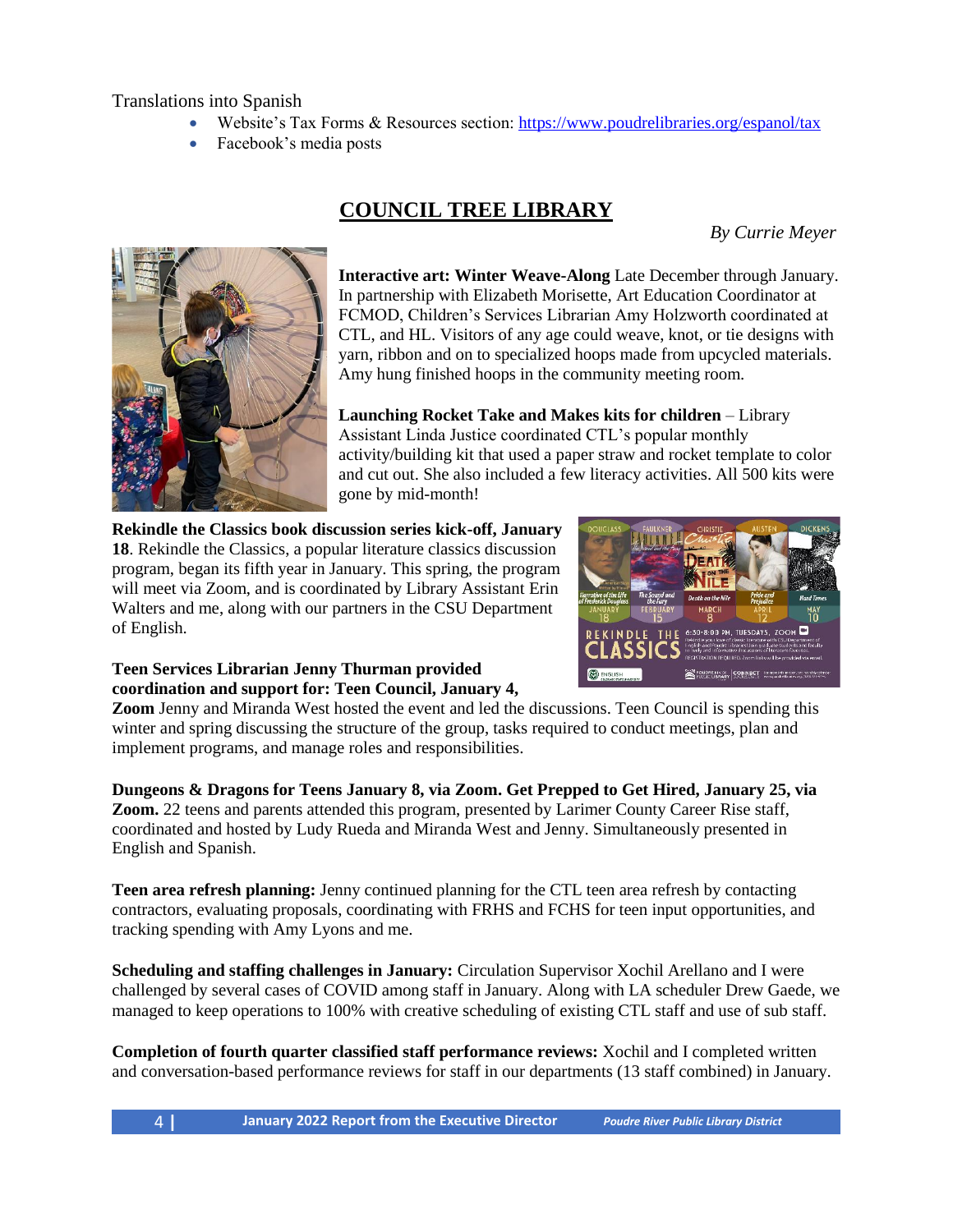**KN-95 Mask distribution**: After an initial miscommunication from a Denver news outlet, the Libraries began KN-95 mask distribution to the public on January 20. About 50 people lined up outside CTL's doors before opening that frigid morning, and CTL gave away all of its 2,000 masks in less than 30 minutes. With a re-supply of KN-95 masks from the State of Colorado the following week, CTL gave away all of its 3,000 masks in about four hours. While PRPLD awaits another resupply, our front desk staff answers dozens of customer mask requests every day, and offers surgical masks instead.

**Xochil learned about Midtown Collections processes with a building tour** and discussions to review the collections management process with Tova, learn about the Prospector process with Crystal, meet support staff, and learn about the magazines, recycling, media, and problem items processes with Louise.

## **OLD TOWN LIBRARY**



*By Eileen McCluskey*

Old Town Library staff continued to reimagine the future of the Old Town Library as the completion of the renovation project draws near. New book displays, furniture, an "opening day" book collection, locally-sourced benches, signage, lighting, service desks, paint and art rails have updated the space with a clean, modernized and more functional space for customer and library staff. Real plants have infused biophilic design and sense of calm into the lobby and Treehouse areas. We welcomed back the Friends of the Library Book sale into its new location, while still awaiting the permanent shelving that was ordered for the space. When the original idea for the kid's installation for the Kiddo Cove was nixed by Saunders, Old Town employees sprang into action with even better options for the space and our community. By working with the Saunders and sT teams, we were able to order an [Everbright Mini wall](https://theeverbright.com/industries/children-and-family-area) and look forward to its March installation. OTL's circulation and displays team created beautiful book displays as soon as the shelving was installed. Fifty-five percent of the new books ordered for the lobby displays were checked out within 2 weeks of being offered to the public.

Meg S. supported Kevin Cook's transition to a virtual format for January, as our Cookies must be fed their monthly dose of Kevin! With her team, Meg is creating an engaging plan for 2022 programs, including community partners such as the FC Natural Areas and CSU's Colorado Literacy Center in program development. She is planning OTL's first curated art exhibit for the Treehouse space and included it as a First Friday event.

Karla's team is providing an enriching, DIY story time experience that has a growing audience of little ones. The team is providing a warm, creative and interactive space for children and their caregivers to learn and collaborate. OTL is seeing consistent participation and caregivers continue to express gratitude for the indoor option. Our youth services team is busy planning for spring break and SRC programs with hopes for in-person and interactive experiences.

SRC preparation is in full swing-- Karla is the lead for the SRC School Promotion committee and is also a member of the "Gamification" Committee. Karla is booking performers for the Summer Monday Outdoor Series and planning an SRC kickoff event at OTL.

5 **| January 2022 Report from the Executive Director** *Poudre River Public Library District* The Winter Bingo Scavenger hunt was popular at OTL with an estimated 200 participants. Thanks to the Communications Team for providing this engaging intergenerational activity! OTL children's area is enjoying new Opto display shelving. The rolling displays are child-sized and very cute! January book